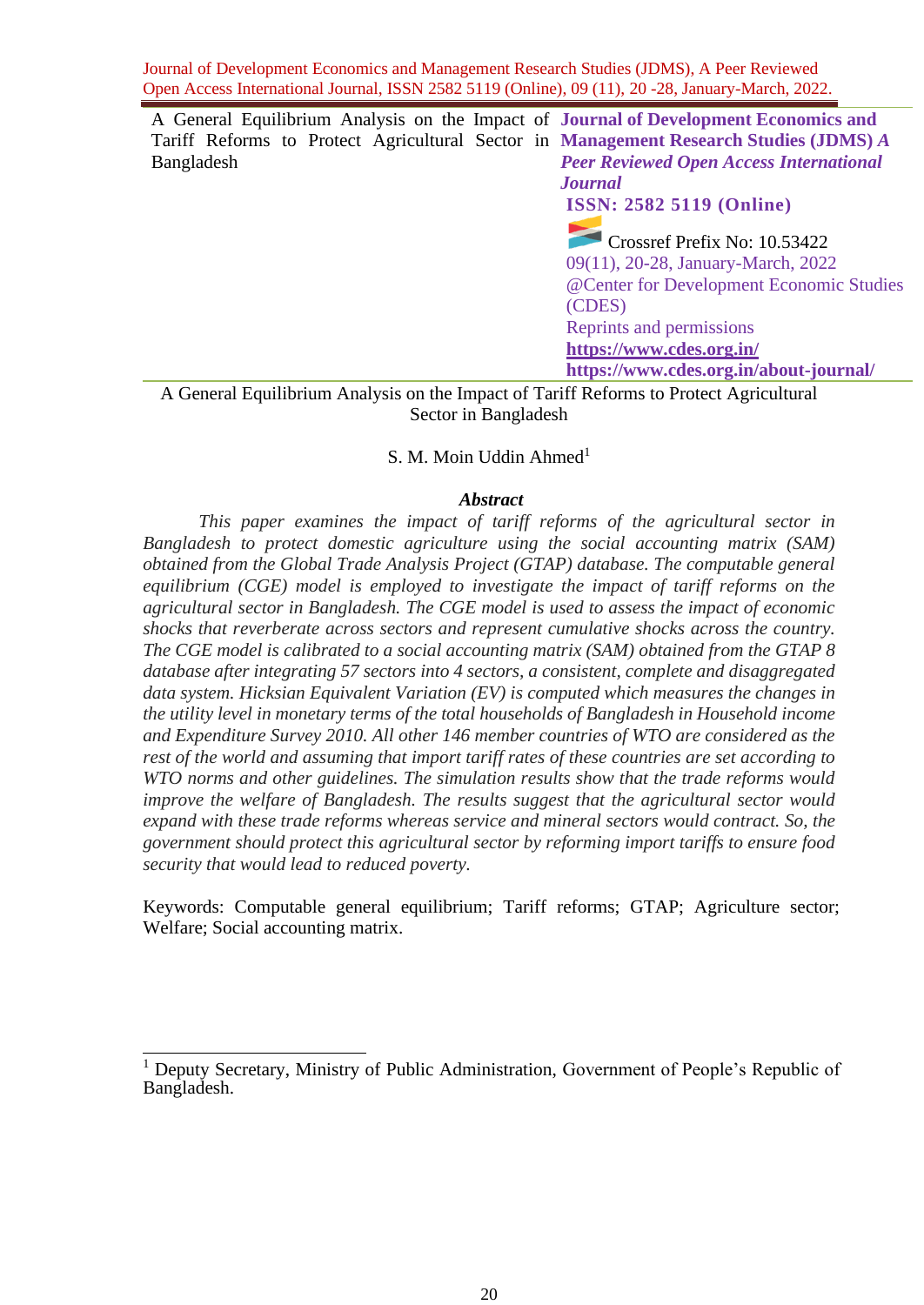#### **Introduction**

Agricultural trade liberalization and its impact on developing economies have long been issues of contention in international trade negotiations. Small economies dependent on food imports would be harmed by rising agricultural prices, and that changes in world prices could have adverse effects on food security and poverty. By contrast, comprehensive agricultural trade reform in developed countries tends to benefit most economies, and consistently lowers poverty (Gilbert, 2008). Using computable general equilibrium model Pradhan and Sahoo (2008), on the other hand, finds that a cut in tariffs leads to a decrease in overall welfare and reduction in poverty. Hertel, Keeney, Ivanic, and Winters (2007) also find that agricultural trade liberalization would reduce poverty. Mujeri and Khondker, 2002 observe that Bangladesh economy becomes significantly outward-oriented because of quantitative changes in tariff and removal of non-tariff barriers. They also observe that Bangladesh takes the liberalized policy intending to reduce economic distortions and welfare losses resulting from the trade policy.

Agriculture is the single most important sector of Bangladesh economy contributing 13.32% to its GDP (BBS, 2020). It is the major source of employment and livelihood in rural areas. Approximately two-thirds of the total labour force is engaged in agriculture. Despite the declining relative share in GDP, agriculture continues to remain the major sector in terms of employment and agriculture (crops, livestock, fisheries and forestry) contributes approximately one-third of the GDP and agricultural production accounts for 32 per cent of the value of exports. Economic growth largely depends on the performance of this sector. But little information is known from past research about the consequences of tariff reform of agricultural sectors in Bangladesh. To address the above gap, the present study provides a new look at the impact of tariff reform on agricultural sectors in Bangladesh. In doing so, a CGE model is developed and observed the trade policy simulations for Bangladesh using the social accounting matrix from the GTAP database. Three scenarios one after the abolition of tariff rates, subsequently 10% import tariff are observed, and finally, 10% tariff rate only one agricultural sector is applied. I found that liberal trade policy of abolition of import tariff leads to an increase in the household welfare, however imposing 10% tariff only on agricultural sectors to protect domestic agriculture is considered to be effective too. In this case, though the welfare is a little bit lower than zero tariffs, however, it provides much more welfare than the baseline scenario and as well as gives revenue to the government. Overall, by this policy domestic agriculture boosts as the output of the agricultural sector increases and imports of agricultural goods reduce significantly which lead to a decline in the price of agricultural output.

## **Methodology and Model**

The CGE model consists of 279 single equations and an equal number of endogenous single variables that are divided into prices, sectors of the population, factors of production and utility function. CGE model is used to assess the impact of economic shocks that reverberate across sectors and represent cumulative shock across the country. CGE model is calibrated to a social accounting matrix (SAM) obtained from GTAP 8 database after integrating 57 sectors into 4 sectors, which is a consistent, complete and disaggregated data system.

This model consists of 4 goods and 4 factors of production with the assumption that all factors (land, unskilled labour, skilled labour, and capital) available are completely used by 11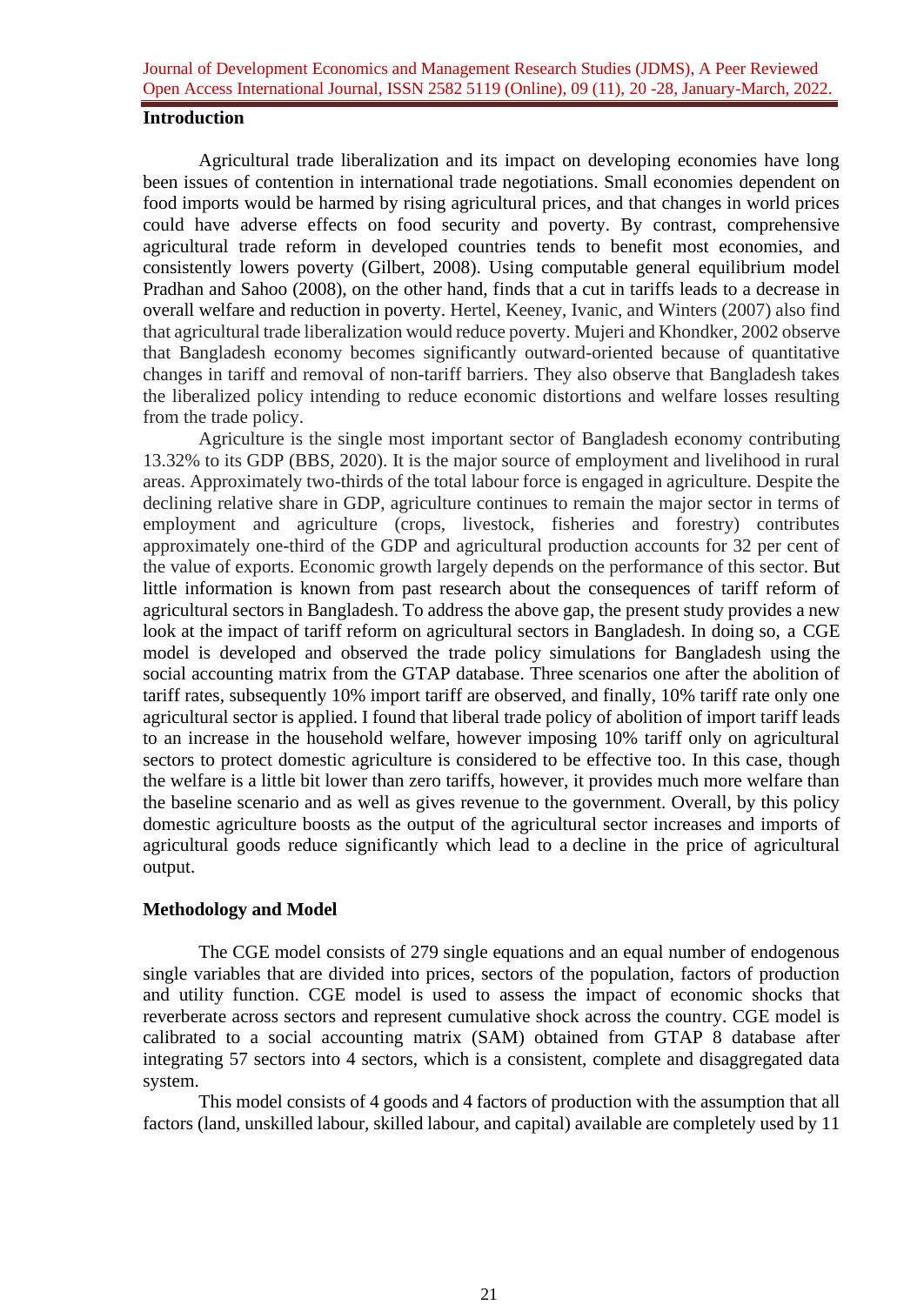sectors. Hicksian Equivalent Variation (EV) is computed which measures the changes in the utility level in monetary terms of the total households of Bangladesh in Household income and Expenditure Survey 2010. All other 146 member countries of WTO are considered as rest of the world and assuming that import tariff rates of these countries are set according to WTO norms and other guidelines.

The following systems of simultaneous equations of different blocks for the standard CGE model (Hosoe, Gasawa, & Hashimoto, 2010) are solved using GAMS ad optimal as well as equilibrium solutions are analyzed.

Domestic Production Block:

|                                                                           | (1)  |
|---------------------------------------------------------------------------|------|
| $F_{h,j} = \frac{\beta h, j \ p j^y}{p_i^f} Y j \quad \forall h, j \dots$ | (2)  |
|                                                                           | (3)  |
|                                                                           | (4)  |
|                                                                           | (5)  |
| Government Block:                                                         |      |
|                                                                           | (6)  |
|                                                                           | (7)  |
|                                                                           | (8)  |
|                                                                           | (9)  |
| <b>Investment and Saving Block:</b>                                       |      |
|                                                                           | (10) |
|                                                                           | (11) |
|                                                                           | (12) |
| Household Block:                                                          |      |
|                                                                           | (13) |
| Export and Import Prices and Balance of Payments (BOP) Block:             |      |
|                                                                           | (14) |
|                                                                           | (15) |
|                                                                           | (16) |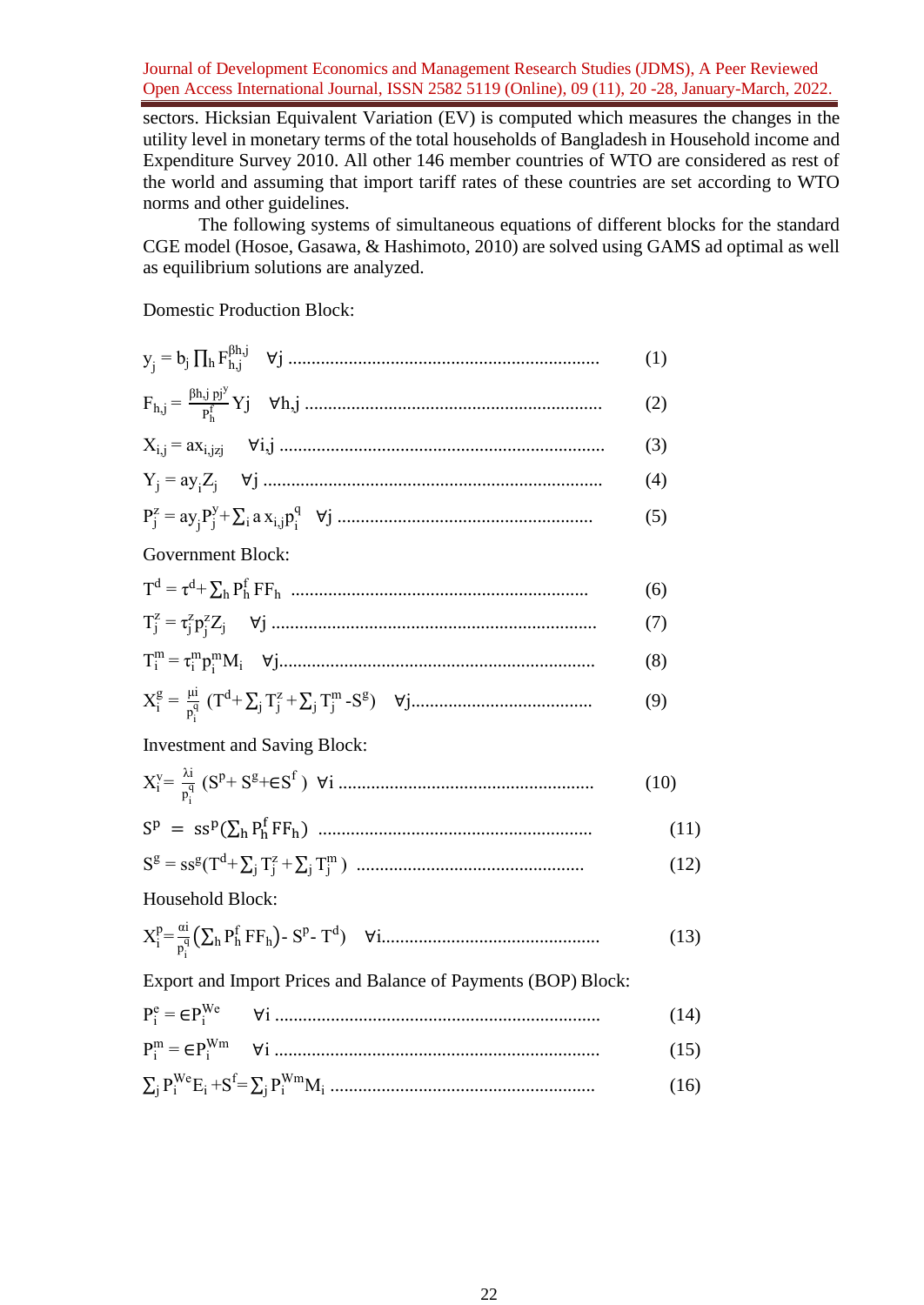Armington Composite (Substitution between imports and domestic goods) Block:

$$
Q_{i} = \gamma_{i} \left( \delta \text{min} M_{i}^{\text{ni}} + \delta \text{d} i D_{i}^{\text{ni}} \right)^{\frac{1}{\text{ni}}} \ \forall i \ \dots \tag{17}
$$
\n
$$
M_{i} = \begin{bmatrix} \frac{\gamma_{i}^{\text{ni}} \delta \text{min} \beta_{i}^{\text{q}}}{(1 + \tau_{j}^{\text{in}}) p_{i}^{\text{in}}} \end{bmatrix}^{\frac{1}{1 - \text{ni}}} Q_{i} \ \forall i \ \dots \tag{18}
$$
\n
$$
\int_{\gamma_{i}^{\text{ni}} \delta \text{d} i \alpha^{q}} \frac{1}{1 - \text{ni}}
$$

$$
D_i = \left[ \frac{\gamma_i^{n} \delta \text{dip}_i^q}{p_i^d} \right]^{1-n} Q_i \qquad \forall i \dots \dots \dots \dots \dots \dots \dots \dots \dots \dots \dots \dots \dots \dots \dots \dots \dots \tag{19}
$$

Transformation between exports and domestic goods block:

Zi= θi(ξeiE<sup>i</sup> ∅i +ξdiD<sup>i</sup> ∅i ) 1 ∅i ∀i .................................................. (20) Ei= [ θi ∅i ξei(1+τ<sup>i</sup> z pi z ) p i e ] 1 1-∅i Zi ∀i .................................................. (21) Di= [ θi ∅i ξdi(1+τ<sup>i</sup> z pi z ) p i d ] 1 1-∅i Zi ∀i ................................................... (22)

Market Clearing Conditions:

Qi =X<sup>i</sup> p +X<sup>i</sup> g +X<sup>i</sup> v + ∑<sup>j</sup> Xij ∀i ................................................... (23) ∑ Fhj= FF<sup>h</sup> <sup>j</sup> ∀h ................................................................. (24)

The endogenous variables in this model are:  $Y_j$ ,  $F_{h,j}$ ,  $X_{i,j}$ ,  $Z_j$ ,  $X_i^p$ ,  $X_i^g$ ,  $X_i^v$ ,  $E_i$ ,  $M_i$ ,  $Q_i$ ,  $D_i$ ,  $P_h^f$ ,  $P_j^y, P_j^z, P_i^q, P_i^e, P_i^m, P_i^d, \epsilon, S^p, S^g, T^d, T_j^z$  and  $T_j^m$ 

The exogenous variables are: FF<sub>h</sub>, S<sup>f</sup>, P<sup>We</sup>, P<sup>Wm</sup>,  $\tau^d$ ,  $\tau_j^z$ ,  $\tau_i^m$ 

Where,  $Y_i$ = Composite factor produced.

 $F_{h,j}$  = The h-th factor used by the j-th firm,

 $X_{i,j}$  = Intermediate input of the i-th good used by j-th firm,

 $Z_j$  = Gross domestic output of the i-th good used by the j-th firm,

 $X_i^p$  = Household consumption of the i-th good,

- $X_i^g$  = Government consumption of the i-th good,
- $X_i^v$  = demand for the i-th investment good,
- $E_i$  = Exports of the *i*-th good,

 $M_i$  = Imports of the i-th good,

 $Q_i$  = The i-th Armington composite good,

 $D_i$  = The i-th domestic good,

 $P_h^f$  = Price of the h-th factor,

 $P_j^y$  = Price of the j-th composite factor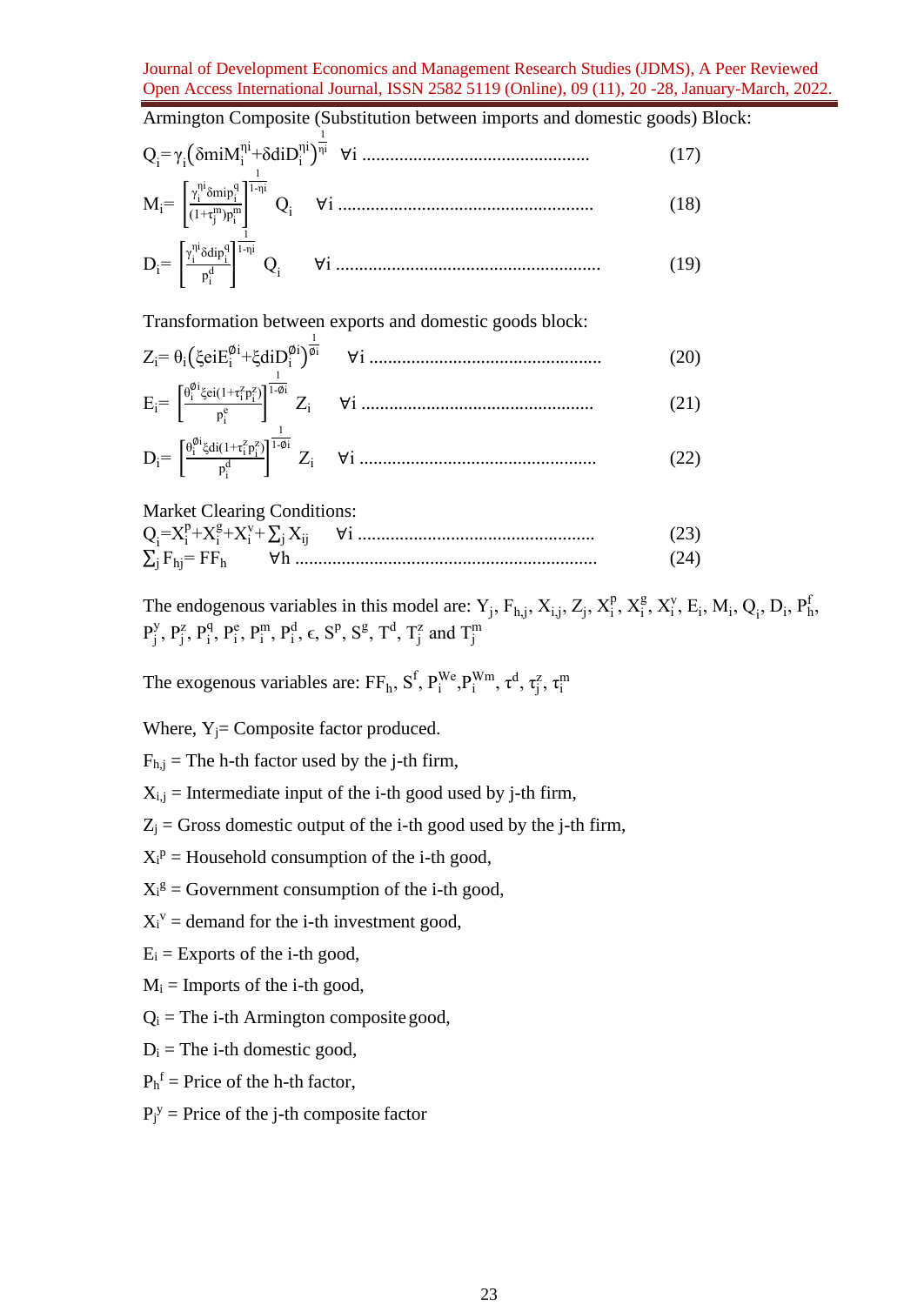- $P_j^Z$  = Price of the j-th gross domestic output.
- $P_i^q$  = Price of the i-th composite good.
- $P_i^e$  = Export price in terms of domestic currency,
- $P_i^m$  = Import price in terms of domestic currency,
- $P_i^d$  = Price of the i-th domestic good,
- $\epsilon$  = Foreign exchange rate (domestic currency/ foreign currency)
- $S<sup>p</sup>$  = Household saving,
- $S<sup>g</sup>$  = Government saving
- $T<sup>d</sup>$  = Direct tax,
- $T_j^z$  = Production tax on the j-th good,
- $T_i^m$  = Import tariff on the i-th good,
- $FF<sub>h</sub>$  = Endowments of the h-th factor for the household,

 $S<sup>f</sup>$  = Foreign saving,

- $P_i^{We}$  = Export price in terms of foreign currency,
- $P_i^{Wm}$  = Import price in terms of domestic currency,
- $\tau^d$  = Direct tax rate,
- $\tau_j^z$  = Production tax rate on the j-th good,
- $\tau_i^m$  = Import tariff rate on the i-th good,
- $\mathbf{x}_I$  = Share parameter of the utility function,
- $\beta_{h,i}$  = Share coefficient in the composite factor production function,
- $b_i$  = scaling coefficient in the composite in the composite factor production function,

 $ax_{i,j}$  = input requirement coefficient of the i-th intermediate input for a unit output of the j-th good,

- $a_{vi}$  = input requirement coefficient of the j-th composite good for a unit output of the j-th good,
- $\lambda i$  = Expenditure share of the i-th good in total investment ( $\sum \lambda i$  = 1),

 $\mu i$  = Share of i-th good in government expenditure ( $\Sigma \mu i$  = 1),

- $\gamma$ i = Scaling coefficient in the Armington composite good production function,
- $\sigma$ i = Elasticity of substitution in the Armington composite good production function,
- $ηi = Parameter defined by the elasticity of substitution, (ηi = (σi -1)/σi), (ηi ≥ 1),$
- $\theta$ i = Scaling coefficient of the i-th transformation,
- ξei, ξdi = Share coefficient of the i-th good transformation, (ξei +ξdi)=1 ,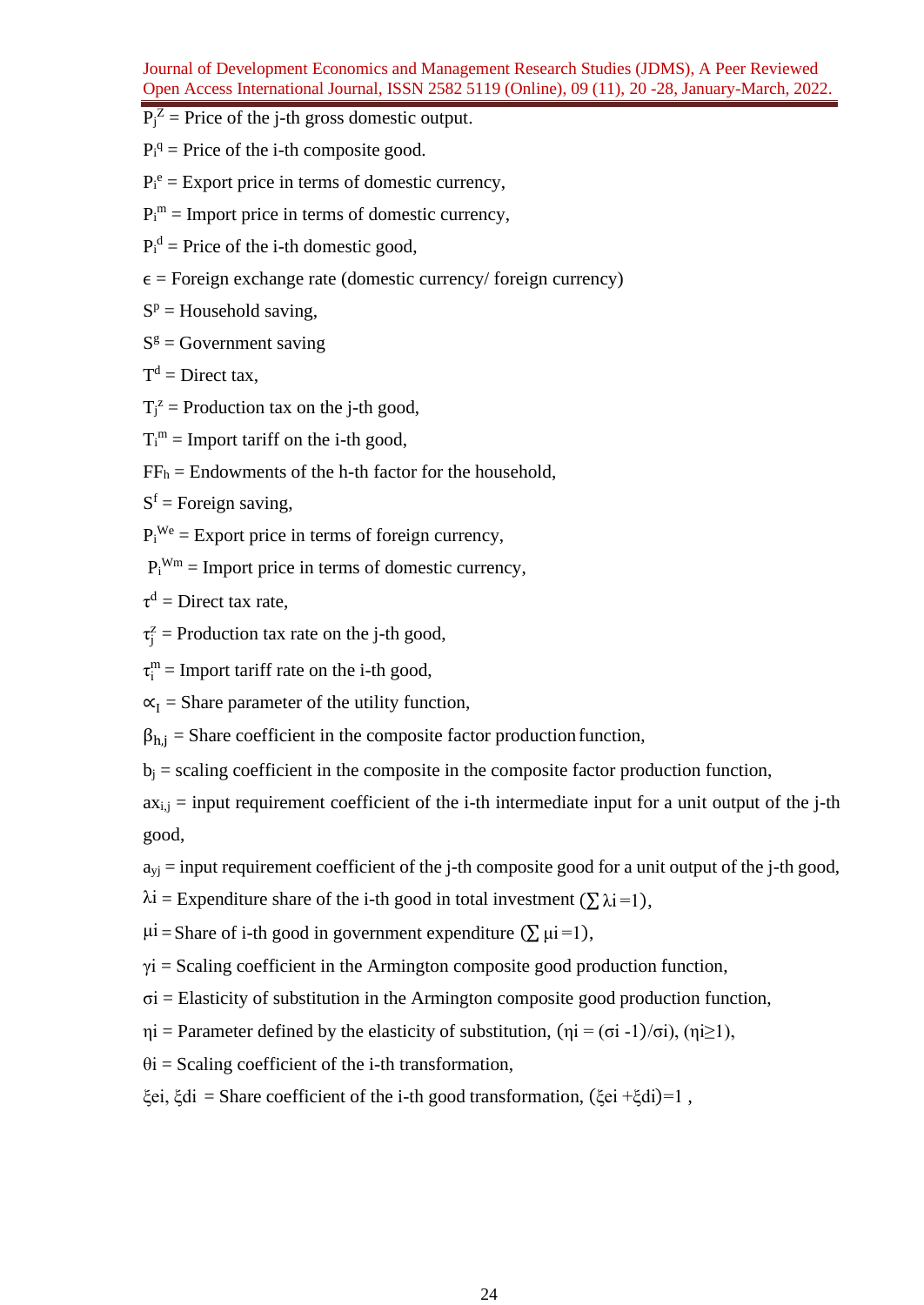$vi = Elasticity$  of transformation of the i-th good transformation,

 $\phi$ i = Parameter defined by the elasticity of transformation( $\phi$ i = ( $\psi$ i + 1)/ $\psi$ i,  $\psi$ i  $\geq$  1

The simulation was carried out in three scenarios: (1) abolition of import tariff, (2) imposing 10% tariff rates on all four sectors, and (3) imposing 10% tariff rates only in no agriculture sectors. The sensitivity analysis is done by changing the sectors elasticity of substitution and transformation in low elasticity case (decrease by 25% of the values of the elasticity obtained by imposing only 10% tariff rates on agricultural sectors to protect domestic agriculture) and high elasticity case (increase by 25% of that values of the elasticity).

| <b>Sectors</b>     | <b>Consumption</b><br>as $\%$<br>of Output | <b>Export</b> as<br>$\frac{6}{6}$<br>of Output | Import<br>$%$ of<br>Output | Import<br><b>as</b><br>tariff<br>rate | <b>Elasticity</b> |
|--------------------|--------------------------------------------|------------------------------------------------|----------------------------|---------------------------------------|-------------------|
| Agriculture        | 42.85                                      | 1.41                                           | 10.72                      | 4.7%                                  |                   |
| Mineral            | 17.73                                      | 0.19                                           | 40.52                      | 5.3%                                  |                   |
| Manufacturing42.00 |                                            | 24.97                                          | 30.53                      | 12.3%                                 |                   |
| Service            | 32.64                                      | 2.73                                           | 1.83                       | $\overline{\phantom{0}}$              |                   |

Table 1: Baseline Scenario of Household Consumption, Export and Import Share as % of **Output** 

### **Results and Discussion**

The SAM entries obtained from the GTAP 8 database for Bangladesh based on the Macroeconomic situation of 2007 and the SAM table indicates that the base run import tariff rates  $(\tau_i^m)$  are 4.7% for agriculture, 5.3% for minerals, and 12.3% for manufacturing even after the implementation of liberal trade policies. Hence, the impacts of liberal trade policies are examined using three counterfactual equilibrium solutions obtains by imposing a zerotariff scenario, imposing a 10% flat tariff rate for all sectors and imposing 10% tariff rates only on the agricultural sector to protect domestic agriculture. The following table 2 depicts the counterfactual scenario of abolishing import tariffrates.

It is clearly seen that the abolition of the import tariff rate has a positive impact on agricultural sectors, output increases, price decreases export, and import increases too (Table 2). However, it hurts service sectors as output declines by 1.02%. However, exports increase for all sectors and import of manufacturing sector increase markedly. On the other hand, import of service sectors decreases compare to a base run scenario. The consumptions of manufacturing goods increase under this scenario. The increase in exports for all sectors may be due to the reduction of tariff rates in the rest of the world.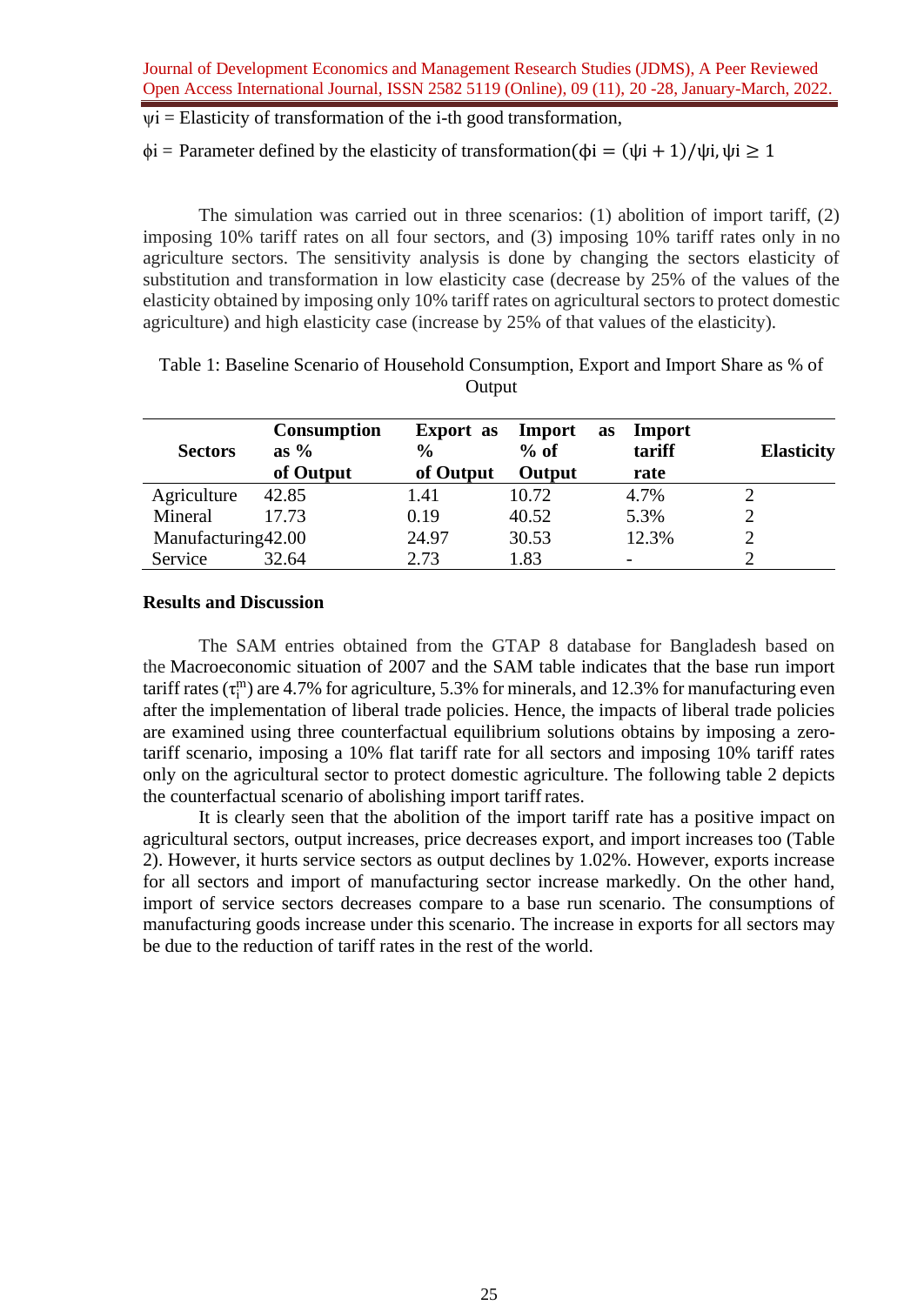Table 2: Simulation results for % change from the Baseline values of Household Consumption, Output, Export, and Import from the Baseline for import tariff set at 0% in all sectors

| <b>Sectors</b> | $Consumption(dXp)$ | $Output(dZ)$ Price Export $(dE)$ |              |               | Import(dM) |
|----------------|--------------------|----------------------------------|--------------|---------------|------------|
|                |                    |                                  | (dpz)        |               |            |
| Agriculture    | 1.16               | 1.59                             | $-0.91$ 7.84 |               | 4.74       |
| Mineral        | 1.52               | 0.18                             | $-1.02$ 6.59 |               | 4.38       |
| Manufacturing  | 6.11               | 3.01                             |              | $-2.44$ 12.82 | 10.99      |
| Service        | 1.23               | $-1.02$                          | $-1.13$ 5.55 |               | $-7.53$    |

Table 3: Simulation results for % change in Household Consumption, Output, Export and Import from the Baseline for import tariff set at 10% in all sectors

| <b>Sectors</b>     | $Consumption(dXp)Output(dZ) Price (dpz)$ |         |         | Export(dE) | Import(dM) |
|--------------------|------------------------------------------|---------|---------|------------|------------|
| Agriculture        | $-0.54$                                  | 0.31    | 0.10    | 0.28       | $-9.09$    |
| Mineral            | $-0.82$                                  | 1.30    | $-0.05$ | 1.57       | $-7.41$    |
| Manufacturing 0.72 |                                          | $-1.11$ | $-0.03$ | $-0.88$    | 2.71       |
| Service            | $-0.11$                                  | 0.14    | $-0.02$ | 0.36       | $-17.43$   |

Table 4: Simulation results for % change in Household Consumption, Output, Export and Import from the Baseline for import tariff set at 10% in agricultural sector and 0% in rest of the sectors

| <b>Sectors</b> | $Consumption(dXp)$ |         | $Output(dZ)$ Price Export(dE) Import(dM) |          |
|----------------|--------------------|---------|------------------------------------------|----------|
|                |                    |         | (dpz)                                    |          |
| Agriculture    | $-0.10$            | 2.36    | $-0.46$ 7.60                             | $-11.91$ |
| Mineral        | 1.52               | $-0.43$ | $-0.96$ 5.71                             | 3.98     |
| Manufacturing  | 5.67               | 1.61    | $-1.98$ 10.14                            | 11.55    |
| Service        | 1.16               | $-0.88$ | $-1.02$ 5.38                             | $-7.09$  |

The policy of flat tariff rates has a positive effect on the agricultural sector too, as output increases and imports decrease as it is intended (Table 3). However, this policy hurts manufacturing sectors as output declines by 1.11%. Imports decrease in all sectors except manufacturing sectors. It also affects the consumption of these sectors.

On the other hand, the policy of imposing 10% tariff rates only on the agriculture sector, to protect the agricultural sector, hurts the import of agricultural products as import decreases by 11.91% leading to a decline in the price of agricultural output (table 4) that is the policy objective of this model. The output of the agricultural sector increases that means the agricultural sector becomes expand even than that of the other two policy options. Moreover, the export of all the sectors increases by this policy that indicates a positive current account balance.

The social welfare as measured by Hicksian equivalent variation is higher (1584.252) in scenario one with zero tariff rate of all the sectors than that of scenario two (121.303). Social welfare also increases in scenario three (1382.408), however less than that of scenario one. But in this case, the government earns moderate revenue (as Tm is 210.133) by imposing a tariff that can be used for public purposes to increase welfare.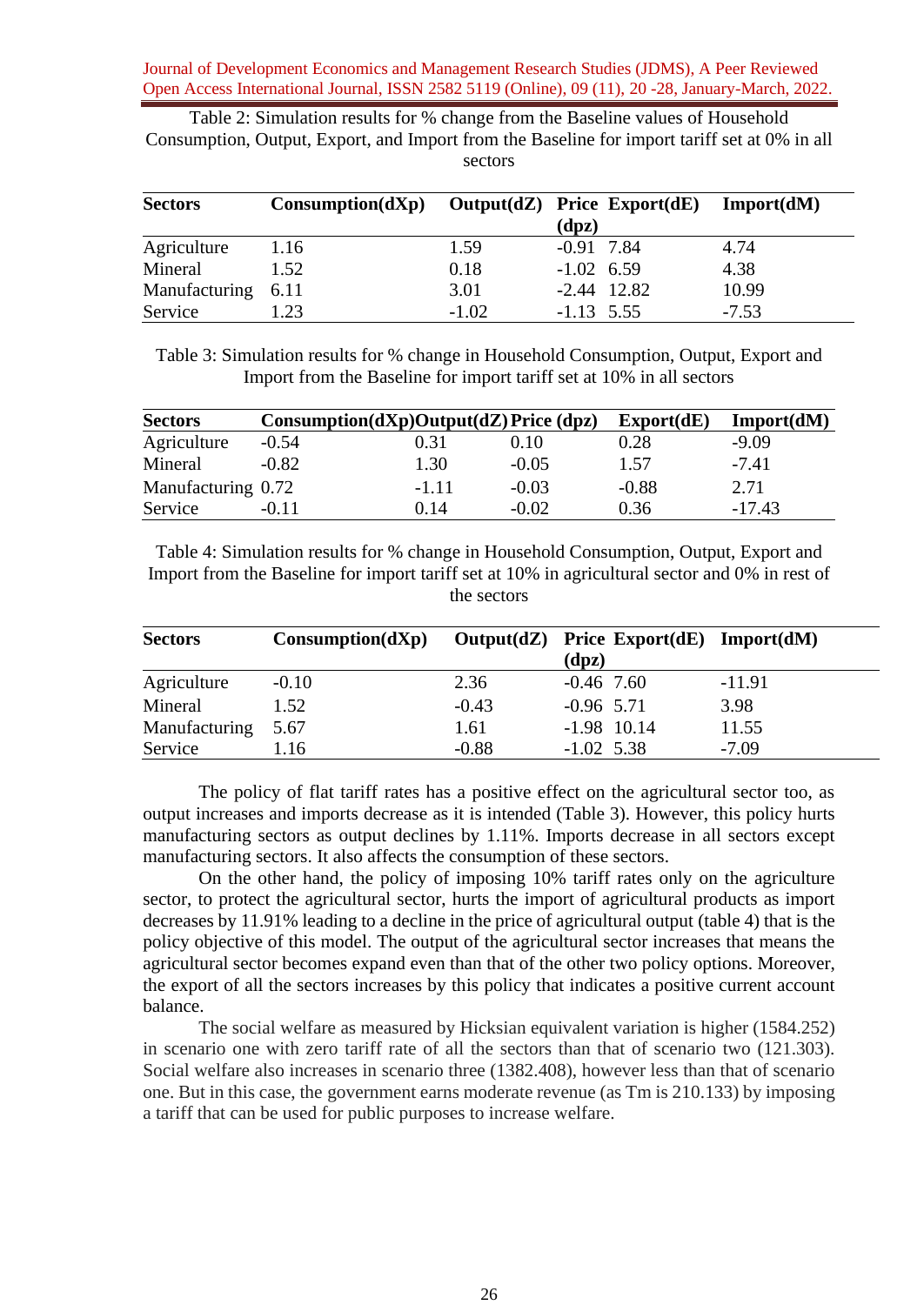# **Robustness of the Simulation Results**

The robustness of the simulated results is examined under the criteria that how sensitive the estimated results are with the change in sectoral elasticity to maintain the sign and order of the change of sectoral output, price, consumption, export and import respectively in all three cases. The sectoral output, price, consumption, export and import change under base run (2.0), low (25% decreases i.e., 1.5) and high (25% increases i.e., 2.5) elasticity cases (Table 5).

| <b>Sectors</b>   | <b>Agriculture</b> | <b>Mineral</b> | <b>Manufacturing</b> | <b>Service</b> | <b>Elasticity</b> |
|------------------|--------------------|----------------|----------------------|----------------|-------------------|
|                  | $-0.999$           | 1.480          | 5.616                | 1.138          | 1.5               |
| Consumption(dXp) | $-0.104$           | 1.520          | 5.688                | 1.164          | 2.0               |
|                  | $-0.109$           | 1.555          | 5.758                | 1.189          | 2.5               |
|                  | 2.146              | $-0.048$       | 1.979                | $-0.918$       | 1.5               |
| Output(dZ)       | 2.357              | $-0.429$       | 1.612                | $-0.876$       | 2.0               |
|                  | 2.555              | $-0.808$       | 1.253                | $-0.832$       | 2.5               |
|                  | $-0.500$           | $-0.941$       | $-1.959$             | $-1.009$       | 1.5               |
| Price(dpz)       | $-0.463$           | $-0.956$       | $-1.977$             | $-1.022$       | 2.0               |
|                  | $-0.429$           | $-0.971$       | $-1.995$             | $-1.034$       | 2.5               |
|                  | 6.204              | 4.617          | 8.406                | 3.813          | 1.5               |
| Export(dE)       | 7.599              | 5.714          | 10.142               | 5.380          | 2.0               |
|                  | 8.947              | 6.822          | 11.914               | 6.967          | 2.5               |
|                  | $-8.870$           | 3.181          | 9.310                | $-5.688$       | 1.5               |
| Import(dM)       | $-11.910$          | 3.982          | 11.548               | $-7.090$       | 2.0               |
|                  | $-14.819$          | 4.793          | 13.794               | $-8.468$       | 2.5               |

|  |  | Table 5: Sensitivity Analysis |  |
|--|--|-------------------------------|--|
|--|--|-------------------------------|--|

It is depicted that the 4 sectors showed a similar change in sign (either positive or negative) with the change in elasticity (Table 5). For example, agriculture sectors show positive percentage change for lower, base run and higher elasticity. The same is true for other sectors. The percentage changes in production also follow the order with the change in the value of sigma and psi, so they fulfil both the criteria of robustness. While analyzing the changes in consumption  $(dXp)$  and price  $(dpz)$ , it is observed that both the above-mentioned criteria are applicable for them too. Therefore, it is concluded that the proposed model can be considered to have robustness.

These results show that the consumptions of all sectors increase when zero tariffs are set and the output of all sectors increase except the service sector. The price of the output of all sectors decreases and export of all sectors increases, import of all sectors increased too except service sector. Whereas, consumption of all sectors except agricultural sectors increases too when a 10% import tariff is imposed only one agricultural sector. The price of all sectors decreases and the export of all sectors increases, implying that demand for domestic goods in the foreign market increases.

The import of agricultural goods decreases which leads to a decrease in the domestic price of agricultural commodities. The output of agricultural goods increases which implies that domestic agriculture expands.